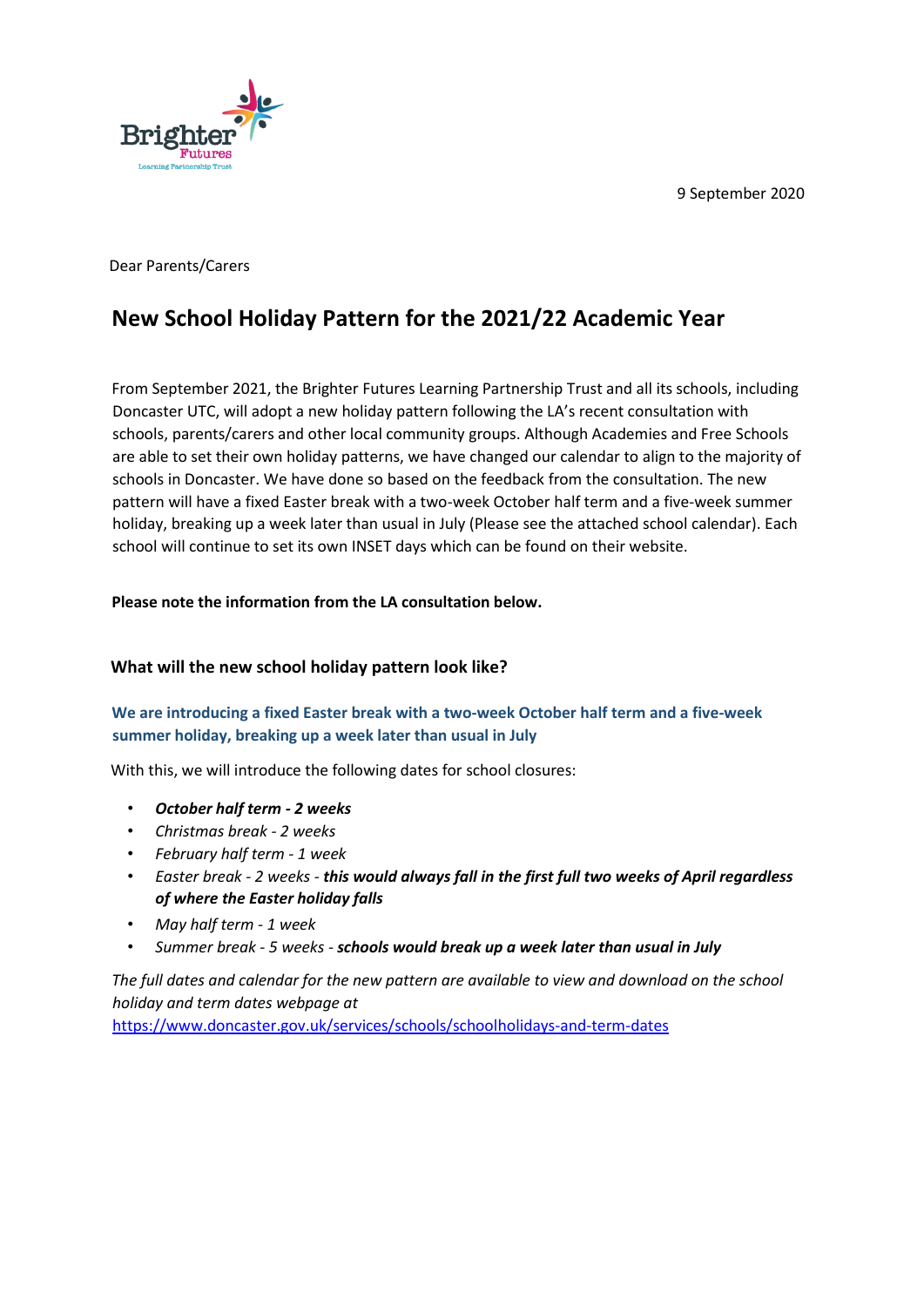## **When will this new school holiday pattern come into effect?**

The new school holiday pattern will come in effect for the 2021-22 academic year, meaning the changes will take place from September 2021. You can download the new 2021-22 academic calendar to find specific dates on the school holidays and term dates webpage at <https://www.doncaster.gov.uk/services/schools/school-holidays-and-term-dates> in the 'downloads' section.

### **Why are we changing the pattern?**

As a council, we are required to set the school holiday pattern for the schools we are responsible for, which is currently 31 community schools of the 128 schools in Doncaster (Academies and Church Schools who set their own patterns, are encouraged to use the same one but are not required to do so). Every year, more academies and surrounding councils have changed their school holidays and we had become out of sync with many of these.

### **How was this new school holiday pattern decided?**

In early 2020, we held a consultation that was open to all Doncaster residents, parents, schools, trade unions and other representative groups. This consultation gave all respondents the opportunity to feed back their views on the existing holiday pattern, and whether they wanted to retain the existing school holiday pattern, or potentially adopt a new school holiday pattern from a list of alternative options. These options were decided upon following positive feedback from our neighbouring local authorities including Sheffield, Leeds and Nottinghamshire who have all successfully changed their school holidays patterns, and these proposed options have been drafted after working closely with representatives from a range of Primary Schools, Secondary Schools and Multi Academy Trusts.

The consultation was promoted on various channels including the council's social media channels, and directly to all schools and staff, as well as other representative groups.

The consultation saw a huge number of responses – over 7,000, and there was a clear preferred choice that arose from this consultation exercise. You can find more information about the consultation outcome a[t https://www.doncaster.gov.uk/services/schools/school-holidays-and](https://www.doncaster.gov.uk/services/schools/school-holidays-and-term-dates)[termdates](https://www.doncaster.gov.uk/services/schools/school-holidays-and-term-dates) [b](https://www.doncaster.gov.uk/services/schools/school-holidays-and-term-dates)y downloading the '2021-22 Consultation Responses' document available there.

### **What is the benefit to having a 'Fixed Easter Break'?**

This will resolve issues that schools face when the Easter holiday falls later in the calendar which creates a long half term, and can affect SATs preparation. Changing this would allow for more 'even' spring half terms, more preparation time for SATs and consistent lengths for curriculum planning.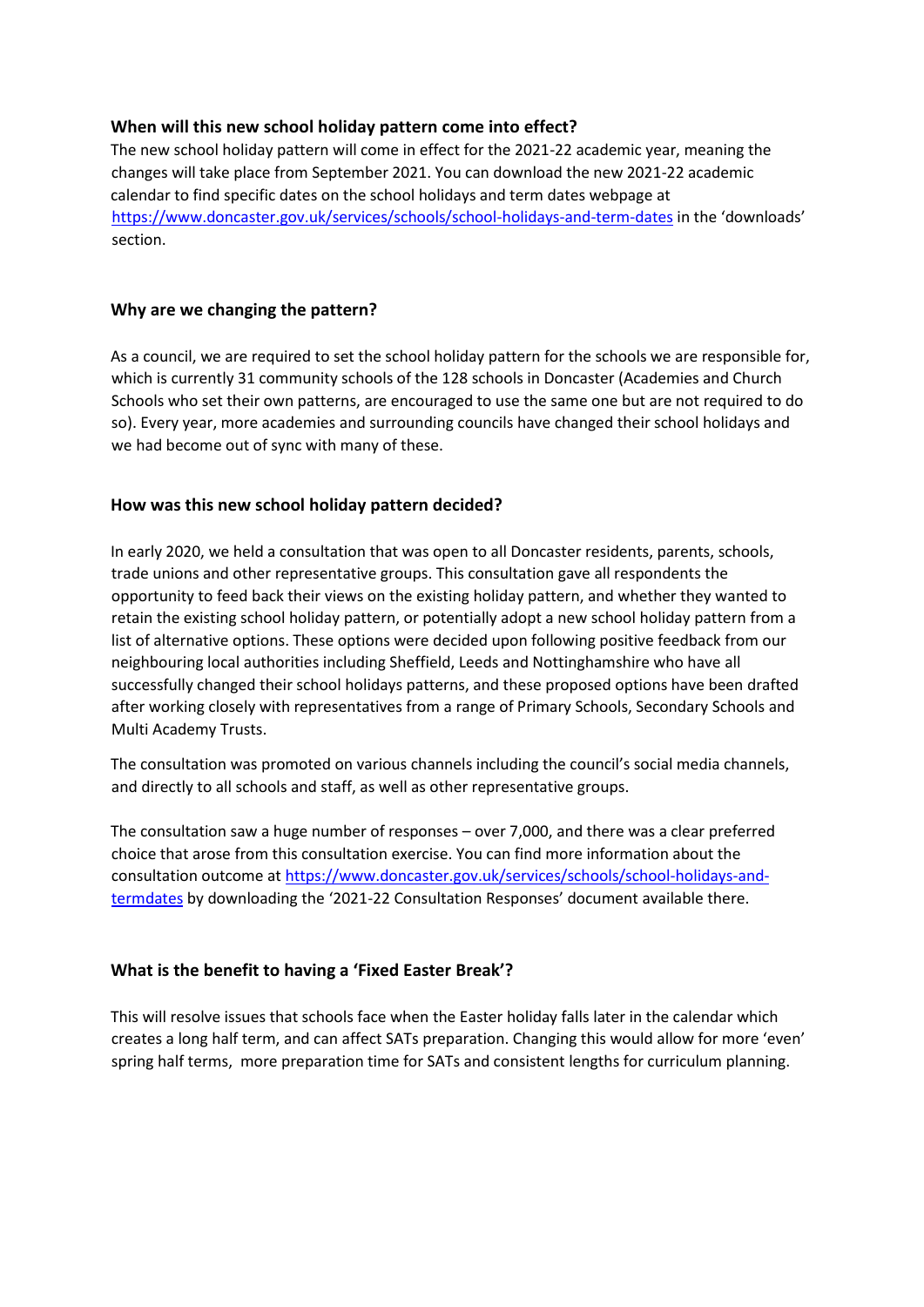## **What is the benefit of having a 'two-week October'?**

This is the longest of the three terms. Other schools in Doncaster and other local authority areas who have adopted a two-week autumn half term have reported positive impacts on school planning and attendance and has been well received. It also means that children will be away from school one week less in the summer which can help with the retention of skills and knowledge they may have gained in the previous school year, and reduces the amount of childcare parents/guardians need to arrange in the summer.

#### *Impact upon Attendance*

In terms of attendance, which is one of the main drivers for change, this is a primary focus in the new Ofsted framework and the Health and Well Being of school staff. As such, it is incumbent on the employer, in this case the Local Authority for community schools, to consider the positive impact that a two week in October would have on staff welfare. Providing a two week break, in what is the longest term, will allow staff to have genuine downtime and so have a positive impact on staff absence due to illness during the long term.

Pupils, whose attendance and sickness have been shown to improve with a longer break over the longer term, will also feel the benefits to staff. It is expected that the productivity of both staff and pupils may be positively impacted by a two week break.

The two week break is also a positive step for parents by allowing them to take a longer holiday at what is often a cheaper time of year thus potentially reducing the number of unauthorised holidays taken at other times in the year.

### **What were the other options that were consulted on?**

There were a total of four options presented as part of the consultation (more detail below), one being to retain the existing schools holidays pattern, and three alternative options. Option '3' was deemed the preferred choice of consultation respondents, and is the one we will be taking forward.

#### **OPTION 1 - We keep the existing school holiday pattern**

With this option, the existing school holiday pattern would stay the same with the following school closures:

*October half term - 1 week Christmas break - 2 weeks February half term - 1 week Easter break - 2 weeks May half term - 1 week Summer break - 6 weeks*